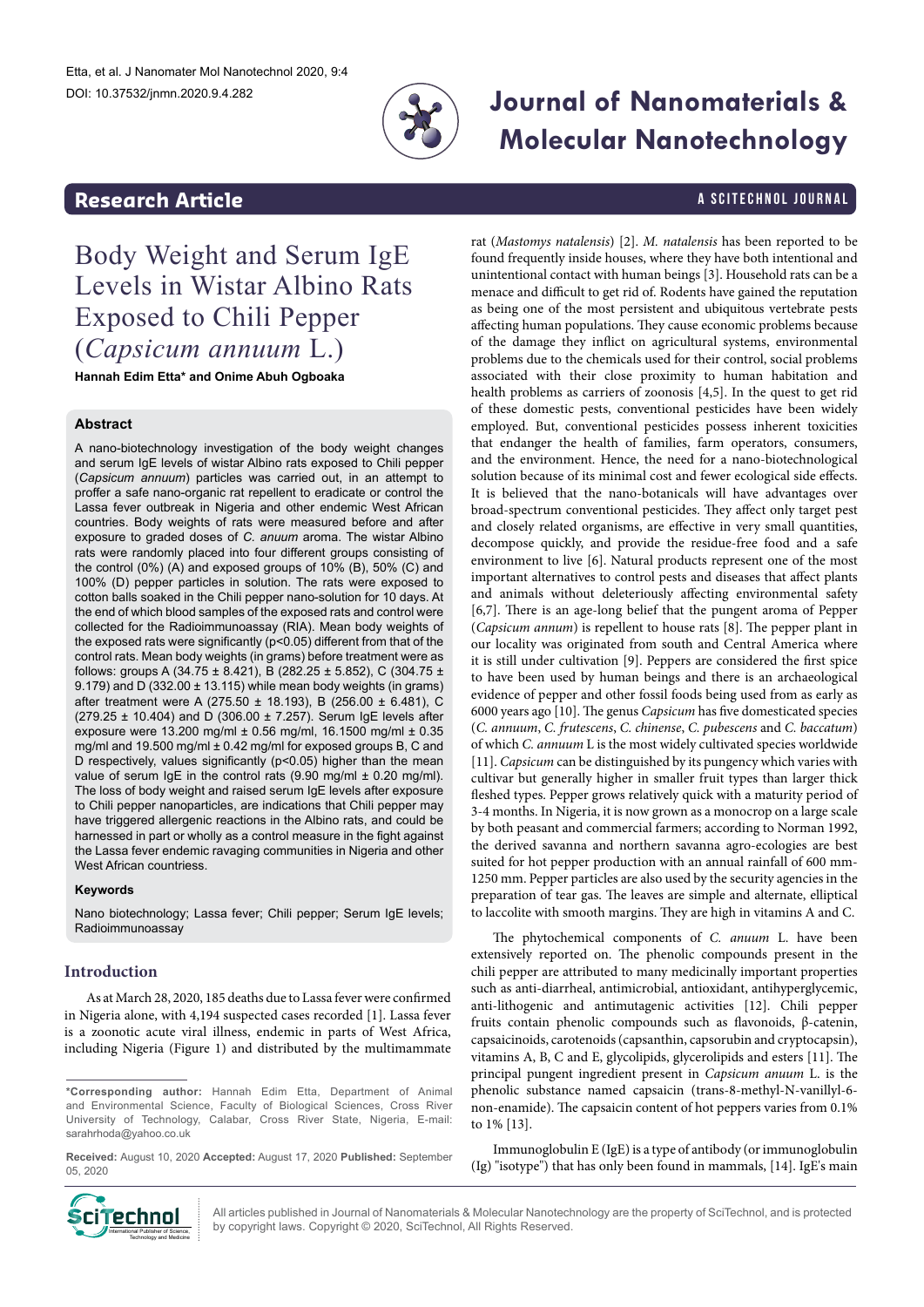*Citation: Etta HE, Ogboaka OA (2020) Body Weight and Serum IgE Levels in Wistar Albino Rats Exposed to Chili Pepper (Capsicum annuum L.). J Nanomater Mol Nanotechnol 9:4.*

#### DOI: 10.37532/jnmn.2020.9.4.282



function is to provide immunity to parasites such as helminths [15] like *Schistosoma mansoni*, *Trichinella spiralis*, and *Fasciola hepatica* [16]. IgE is utilized during immune defense against certain protozoan parasites such as *Plasmodium falciparum* [17]. IgE also plays a pivotal role in responses to allergens, such as: anaphylactic drugs, bee stings, and antigen preparations used in desensitization immunotherapy.

Although IgE is typically the least abundant isotype-blood serum IgE levels in a normal ("non-atopic") individual are only 0.05% of the Ig concentration [18] compared to 75% for the IgGs at 10 mg/ml, which are the isotypes responsible for most of the classical adaptive immune response-it is capable of triggering the most powerful inflammatory reactions. A Radioimmunoassay (RIA) was used for the analyses. It is an immunoassay that uses radiolabelled molecules in a stepwise formation of immune complexes. A RIA is a very sensitive *in vitro* assay technique used to measure concentrations of substances, usually measuring antigen concentrations used by the antibodies.

Nanoparticles can be classified into different types according to their size, morphology, physical and chemical properties. Nanobiotechnology is a fusion of nanotechnology and biology and deals with nanoscale phenomena that occurs within the discipline of nanotechnology. The *C. anuum* extract employed in this investigation is a typical nano-biotechnological tool [19].

#### **Materials and Methods**

All experimentations were conducted in accordance with the animal's scientific procedures acceptable at the Faculty of Biological Sciences, Cross River University of Technology, Calabar Campus. Thirty-two (32) wistar Albino rats (*Rattus norvegicus*) were used for this research and the rats were maintained in a hygienic environment with constant light and good ventilation, in good and well prepared rats' cages. They had access to rodent growers feed and water ad libitum. After 5 days of acclimatization, the rats were divided into four groups of eight rats each. The groups were group A (Control), Group B (10%), Group C (50%) and Group D (100%). The initial body weights of the rats were measured and subsequently throughout the duration of the research.

#### **Preparation of** *Capsicum annum* **solution**

To prepare the *Capsicum annum* solution, 100 g of pepper was dried at room temperature for two days before being pulverized into nanoparticles. 20 g of the pepper nano-powder was added into 100 ml of distilled water and stirred for 20 minutes using an LBC 15 electric blender, as the stock solution. Three concentrations of the pepper solution were prepared from the stock solution, 10% (0.02 g/ml), 50% (0.1 g/ml) and 100% (1 g/ml). Cotton balls were soaked in the pepper extract and dropped in the rats cages. The rats were exposed to the cotton balls for 10 days. New pepper soaked cotton balls were replaced every day. At the expiration of 10 days, the rats were anesthetized by chloroform inhalation and immediately blood samples were collected from them by cardiac puncture, and emptied into non-EDTA bottles for further analyses.

#### **Radioimmunoassay**

For the Radioimmunoassay (RIA), all materials were equilibrated and reagents were prepared at room temperature prior to use. Standard protocol for RIA [20] was followed at the end of which the absorbance of the solutions were determined.

#### **Results**

Mean body weights of rats before and after exposure to Chili pepper nanoparticles is presented in Figure 2. Before exposure, body weights (in grams) were 234.75  $\pm$  8.42 for the control and 282.25  $\pm$ 5.852, 304.75 ± 9.179 and 332.00 ± 13.115 for the groups B, C and D respectively. After exposure, the mean body weight (in grams) of the exposed rats dropped to 256.00  $\pm$  6.481, 279.25  $\pm$  10.404 and 306  $\pm$ 7.25 for the exposed rats in groups B, C and D respectively, while for the control rats the body weight increased to  $275.50 \pm 18.19$ .

Table 1 shows mean serum IgE concentrations of wistar Albino rats exposed to Chili pepper nanoparticles. The result for IgE levels for the control (A), 10% extract concentration (B), 50% extract concentration (C) and 100% extract concentration (D) were 9.90 mg/ ml  $\pm$  0.20 mg/ml, 13.20 mg/ml  $\pm$  0.40 mg/ml, 16.15 mg/ml  $\pm$  0.25 mg/ ml and 19.50 mg/ml  $\pm$  0.30 mg/ml respectively. The result shows that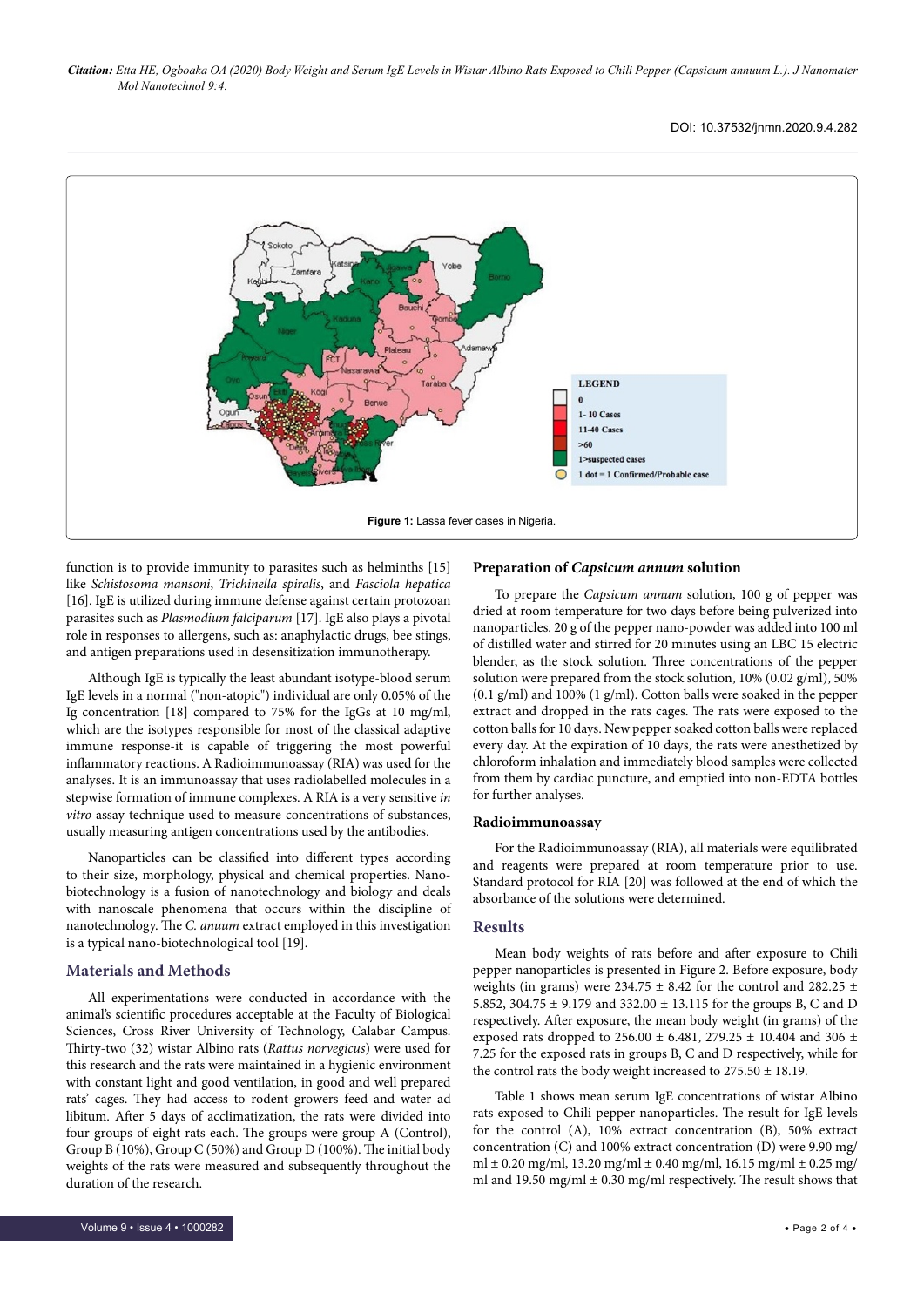#### DOI: 10.37532/jnmn.2020.9.4.282



**Table 1:** Mean serum IgE level in both the control and exposed rats.

| Group (%) | Serum IgE | SD      | SE   |
|-----------|-----------|---------|------|
| A(0)      | 9.9       | 0.28284 | 0.2  |
| B (10)    | 13.2      | 0.56569 | 0.4  |
| C(50)     | 16.15     | 0.35355 | 0.25 |
| D(100)    | 19.5      | 0.42426 | 0.3  |



there was a significant increase ( $p \le 0.05$ ) in IgE level in rats exposed to 10% extracts concentration of *Capsicum annum* nanoparticles when compared to control; similarly there was a significant ( $p \leq$ 0.01) increase of IgE level in rats exposed to 50% and 100% extracts concentration of *Capsicum annum* nanoparticles when compared to control.

There was also a dose-dependent increase in serum IgE concentration levels among rats exposed to 10%, 50% and 100% *C. anuum* nanoparticles respectively (Figure 3).

#### **Discussion**

Body weights of rats exposed to Chili pepper nanoparticles were significantly ( $p \le 0.05$ ) reduced across the three exposure groups. When compared with the control rats, the body weights of the exposed rats were affected in a dose-dependent manner (Figure 2). This corroborates report by Yoshioki et al. [21] that *Capsicum anuum* aids in weight loss as demonstrated by them, that Capsaicin, the component that makes pepper hot, cause weight loss and fight fat build up by triggering certain beneficial protein changes in the body. Body weights have also been reported to be affected positively or negatively by consumption of herbs singularly or in synergy with several others. Loss of body weight, was also recorded by Adelaja et al. [22], when they tested the anti-spermatogenic and antifertility effects of an anti-malarial drug, Artemether (a chemical modification of *Artemisiniin annua*) on the body weights of adult wistar rats; There were dose-dependent increments in body and organ weights, when ethanolic extracts of Sesame seeds were fed to rats to test their pro-fertility effects [23]. A herbal tea mixture containing gypnoside as the main constituent was shown to increase the body weights of rats [24]. When body weight is lost, it is inferred that food consumption too must have reduced, thus in this investigation, it can be said that a component of the pepper nanoparticles may have affected the food intake of the subjects hence the loss of bodyweight in the exposed rats, that was not observed in the control group. It was also observed that the weight loss in the rats were dose-dependent. Yoshioka et al. [21] reported that the ingestion of red pepper decreased appetite and subsequent protein and fat intake in Japanese women, subsequently reducing their body weight. A 2014 study has implicated Capsaicin in Chili pepper as an appetite suppressant that leads to decrease caloric intake and subsequently increased weight loss [25]. Therefore it can be deduced that Capsaicin, which is the major phenolic compound in Chili pepper nanoparticle, may have suppressed appetite in the rats, reducing their feed intake, resulting in their loss of body weight over the exposure period as indicated in Figure 2. The serum IgE level showed significant (p<0.05) difference between the 10% treated group (13.2  $\pm$  0.4 mg/ml) and the 100% treated group (19.5 ± 0.3 mg/ml) in the IgE production. This result too was dosedependent. There was also significant (p<0.05) difference between the exposed groups and the control in serum IgE levels statistically. The significant IgE levels indicates that a component of the chili nano-extract did trigger allergenic response in the exposed rats, in a dose dependent way (Figure 3) causing the rats' body to over react as IgE is known to play a pivotal role in responses to allergens, such as: anaphylactic drugs, bee stings, and antigen preparations used in desensitization immunotherapy. Although IgE is typically the least abundant isotype, blood serum IgE levels in a normal ("non-atopic") individual are only 0.05% of the Ig concentration [18]. Warbick et al. [26] induced elevated serum IgE levels in experimental rats when they exposed them to Trimellitic Anhydride (TMA). The elevated concentrations of IgE induced by topical exposure to TMA were persistent; the results they reported demonstrated that induced changes in IgE are maximal or near maximal at approximately 35 days, with a significant increase in IgE demonstrable for at least 42 days following the initiation of exposure. Hence, *C. anuum* nanoparticles supposedly elicited the same effect as TMA in the rats. Karlsson et al. [27] had earlier proven that the serum IgE level is not sex-dependent. They showed that environmental factors, in this case, the Chili pepper nanoparticles, have a pronounced influence on levels of serum IgE with great fluctuations. Hybridization experiments suggest a multigenic control, with low IgE strains having a dominating suppressor effect [27].

### **Conclusion**

*C. anuum* L. nanoparticles at different concentrations, triggered allergenic reactions in wistar Albino rats by raising the serum IgE levels, abnormally. It also lowered food consumption of the rats, thus reducing their body weight significantly (p<0.05). Hence, in the search for a way to control or eradicate rats that are the chief culprits in the Lassa fever infection prevalent in Nigeria and other West African states, Chili pepper particles may be employed wholly or incorporated